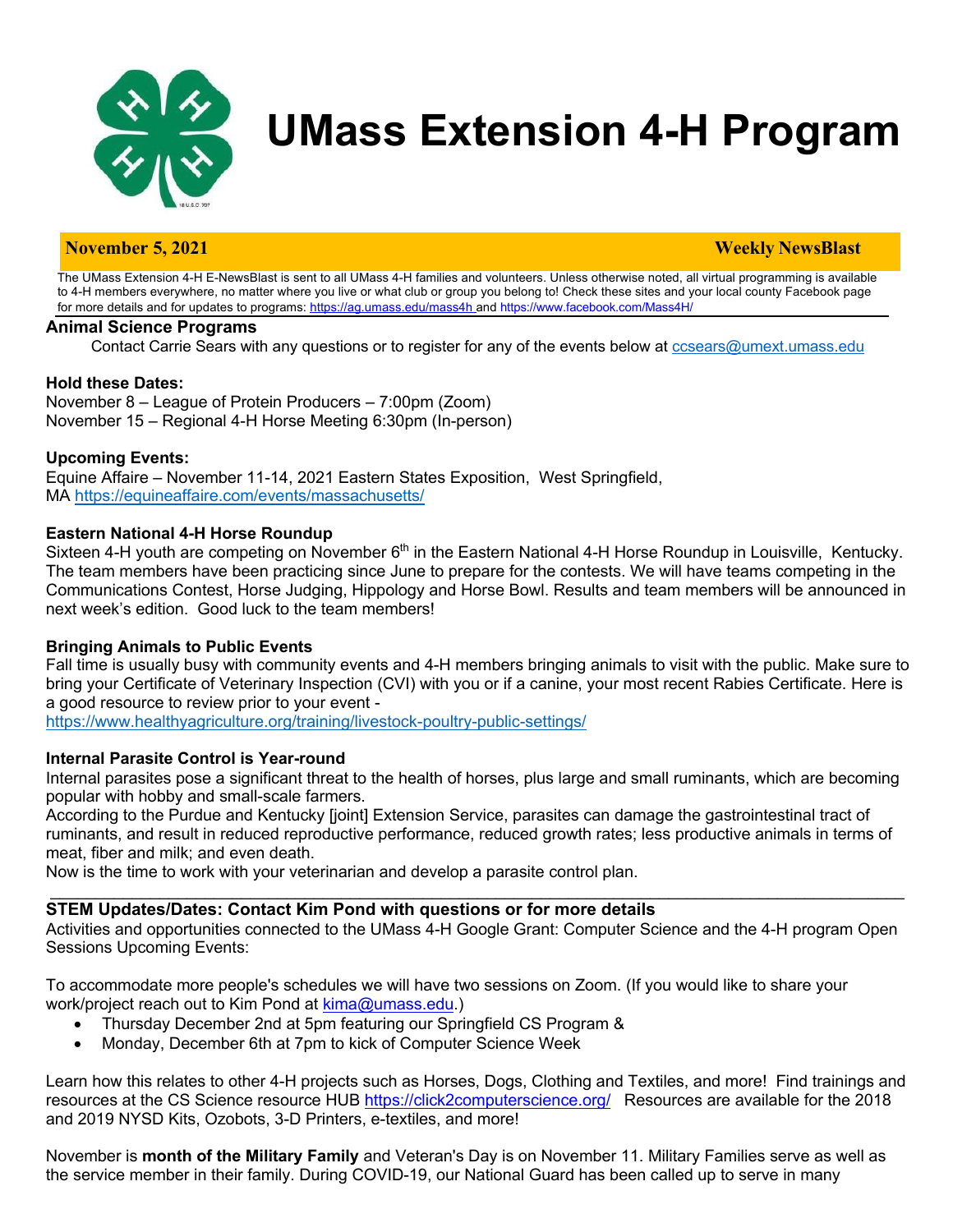capacities ranging from testing, vaccination clinics, and even driving buses. We in 4-H appreciate their dedication and service to the Commonwealth.

Some community outreach projects to consider:

- Project New Hope has two food and baby pantries in MA (Worcester & Holyoke) https://www.projectnewhopema.org/
- Adopt a military family for Christmas through Project New Hope https://www.projectnewhopema.org/veteranssupport-programs/operation-jeepers-christmas/
- Create and distribute cards to Veteran's
- Check in with your town's VSO (Veteran Service Officer) for local opportunities to assist veterans, such as organizing or collecting food, creating cards, helping with yard clean up, etc.
- Participate in Veteran's Day Observances locally
- Design and put up a sign of thanks in your community

# **Upcoming Zoom Trainings and Information Sessions**

**Club Officer Roles, Responsibilities, and Information**: Designed for teens and volunteer leaders Tuesday evenings from 6:30-7:30PM. Register here: https://forms.gle/pWHbTaqDjZhMTbaaA

November 30-President/Vice-President December 7-Secretary December 14-Treasurer December 21-Club Reporter/Events Coordinator

**Behind the Scenes – 4-H History and How it Works** – designed for 4-H Members November 9 – Club Basics Starts at 6:30PM. Contact Tom Waskiewicz to register

**4-H 101 – Final Session**! Designed for volunteers; teens are welcome too!

November 10 – Recognizing 4-H members' accomplishments and Making action Plans

Contact Vashon Hiltpold to register or go to http://forms.gle/Tu5zru4u2FoA4q3Z6

#### **Join us for a focus group!**

Interested in telling us about your experience with 4-H Records? Love them? Fear them? A group of UMass Extension 4-H Educators has been working to review the annual Records process and forms with the goal of updating the system to better meet the needs of 4-H members in Massachusetts.

We are requesting your participation in one of two focus group opportunities that will help us to better understand your experiences documenting and submitting project record books each year. If you are interested in bringing your voice to the table, **please join us via Zoom either on Sunday 11/7 at 7 PM** *OR* **Monday 11/8 at 6 PM.**

If you have any questions, please reach out to Cynthia Bushey at cabushey@umass.edu.

**Sunday Focus Group: UMass Extension 4-H Records** Time: Nov 7, 2021 07:00 PM Eastern Time (US and Canada) https://umass-amherst.zoom.us/j/92636379457

#### **Monday Focus Group: UMass Extension 4-H Records**

Time: Nov 8, 2021 06:00 PM Eastern Time (US and Canada) https://umass-amherst.zoom.us/j/99170069171

## **Career Exploration Series**

The UMass 4-H Career Exploration Series is a virtual Zoom series that brings youth and professionals together. Presenters discuss what their job REALLY entails, what it took to get where they are now, and maybe some opportunities that may have happened along the way. Youth can either talk directly with the presenter or put their comments or questions in the chat box!

| November | Young Min Moon                 | Born in South Korea, Young Min Moon immigrated to Canada when he was                  |
|----------|--------------------------------|---------------------------------------------------------------------------------------|
| 17       | Department Chair and Professor | sixteen. After being in a hard rock band for a few years as a lead guitarist, Moon    |
|          | Department of Art, College of  | heard a 'calling' when he encountered van Gogh's paintings in a library. He           |
|          | Humanities and Fine Art        | gradually shifted his main interest from music to art. After finishing his college in |
|          | <b>UMass Amherst</b>           | Toronto, he obtained his master's degree in California. After working as a            |
|          |                                | coordinator for a large international exhibition in Gwangju, South Korea, he moved    |
|          | Registration Link:             | to Cambridge, MA to work as a teaching assistant for a former professor in            |
|          | https://bit.ly/3AhjMgx         |                                                                                       |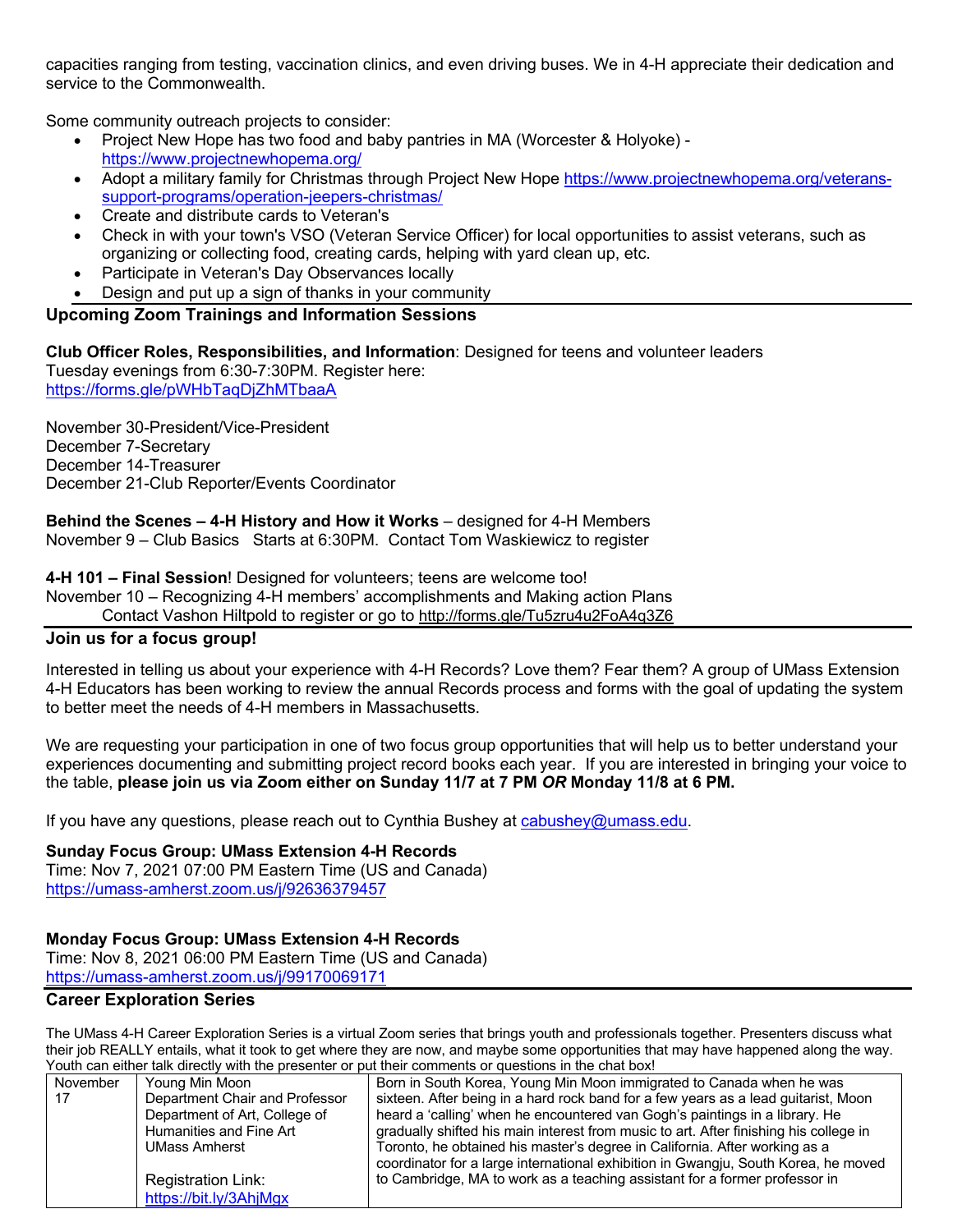|          |                                    | California, who got a job at Harvard. Although his years at Harvard were pretty<br>miserable, he learned a great deal about the art of teaching.                                                                                                                                                                                                                                                                                                                                                                                                                                                                                                                                                                                                                                                                                                                                                                                                                                                                                                          |
|----------|------------------------------------|-----------------------------------------------------------------------------------------------------------------------------------------------------------------------------------------------------------------------------------------------------------------------------------------------------------------------------------------------------------------------------------------------------------------------------------------------------------------------------------------------------------------------------------------------------------------------------------------------------------------------------------------------------------------------------------------------------------------------------------------------------------------------------------------------------------------------------------------------------------------------------------------------------------------------------------------------------------------------------------------------------------------------------------------------------------|
|          |                                    | After a number of years of being confused, Moon eventually got a full-time teaching<br>job in Florida and worked hard to become a good teacher. After he moved back to<br>the northeast, he started writing about art. When he published his first book, Moon<br>became known as a critic and expert in contemporary Korean art. While he was<br>honored to be recognized as a writer, his art took a backseat. For years Moon tried<br>to bring a good balance between his own art, writing, teaching, and being a parent.<br>Over the past three decades Moon has had some successes in his art, but he also<br>had many failures and rejections. But he doesn't let failures and rejections affect<br>him very much. He keeps on making paintings, while writing and teaching. Moon is<br>a painter at heart and feels happiest when he begins a painting. Recently he has<br>been painting the motif of a low dinner table full of delicious foods for ghosts of<br>ancestors. He is a professor and chair of the department of art at UMass Amherst. |
| December | Abigail Franklin Archer            | Abigail Franklin Archer works as a Fisheries & Aquaculture Specialist with two<br>organizations - Barnstable County and Woods Hole Sea Grant. She is a marine                                                                                                                                                                                                                                                                                                                                                                                                                                                                                                                                                                                                                                                                                                                                                                                                                                                                                             |
|          | Fisheries & Aguaculture Specialist | scientist and earned her Master's in Wildlife & Fisheries Conservation from UMass<br>Amherst. She does scientific experiments and observation studies on a variety of                                                                                                                                                                                                                                                                                                                                                                                                                                                                                                                                                                                                                                                                                                                                                                                                                                                                                     |
|          | <b>Registration Link:</b>          | animals such as oysters, quahogs, and a type of fish called river herring. All her                                                                                                                                                                                                                                                                                                                                                                                                                                                                                                                                                                                                                                                                                                                                                                                                                                                                                                                                                                        |
|          | https://bit.ly/3net1bS             | work involves cooperating with town natural resources managers and shellfish<br>aquaculture growers.                                                                                                                                                                                                                                                                                                                                                                                                                                                                                                                                                                                                                                                                                                                                                                                                                                                                                                                                                      |
|          |                                    |                                                                                                                                                                                                                                                                                                                                                                                                                                                                                                                                                                                                                                                                                                                                                                                                                                                                                                                                                                                                                                                           |

# **Going Once, Going Twice…….**

Looking for a unique holiday gift or something for yourself? The Massachusetts 4-H Foundation will hold its annual Online Auction from November 1-15 on the Bidding for Good platform.

Bid on experience gifts like Mohegan Sun, Storyland or Treetop Adventures, multiple luxury New England hotel stays, retail and restaurant gift cards and more! *100% of proceeds from the auction go directly to 4-H programming.* Support Massachusetts 4-H while you breeze through your holiday shopping! If you have an item to donate, please visit our website.

# **Register in 4-H -**

Have you re-enrolled for the New 4-H Year yet? There are resources to assist you on the UMass Extension 4-H website at https://ag.umass.edu/mass4h/about/4h-online.

UMass 4-H Program fee will go up on Jan 1, 2022. 4-H members must be fully enrolled (all paperwork turned in to county office and fee paid) prior to participating in any programs.

Having trouble? Here are some tips:

- In 4honline you should see a logo that is a circle with the initials rm in the center. If you do not see that logo, you may be using an old link or one you have bookmarked. Delete your old bookmark and instead go to https://v2.4honline.com/#/user/sign-in
- Membership Payment is found at the UMass 4-H website ( https://ag.umass.edu/mass4h) Scroll down and look for the yellow "Membership Payment" tab on the right side of the page.
- You can reset your password in case you forgot what it is!
- If your e-mail has changed, or you are not sure which email address you used to log in, don't worry! Reach out to your local office and they can either look it up or reset it for you.
- Anyone who is a new member or interested in joining UMass Extension 4-H must contact their local 4-H educator to obtain the proper paperwork. A list of educators is at the end of the NewsBlast.
- **4-H Club Grants**
- Did you know that the Massachusetts 4-H Foundation raises funds to support 4-H programming throughout Massachusetts? This independent non-profit partner offers many opportunities for clubs, including 4-H club or council grants! These grants are available for special projects or needs that the group has which support the educational program and 4-H priorities. Grants are not meant to be used for member awards, travel expenses, tee shirts, etc. Grants are awarded quarterly. Applications are reviewed on March 31, June 30, September 30 and December 31. You can find out more details and obtain a grant application by visiting https://www.mass4hfoundation.org/for-families-clubs/grants-and-awards/ **\_\_\_\_\_\_\_\_\_\_\_\_\_\_\_\_\_\_\_\_\_\_\_\_\_\_\_\_\_\_\_\_\_\_\_\_\_\_\_\_\_\_\_\_\_\_\_\_\_\_\_\_\_\_\_\_\_\_\_\_\_\_\_\_\_\_\_\_\_\_\_\_\_\_\_\_\_\_\_\_\_\_\_\_**

**Safety Measures and precautions:** UMass Extension 4-H not only requires everyone to wear a mask in any UMass building, including 4-H offices, but also for adult volunteers and youth members at 4-H club meetings or events. COVID guidance can change daily; following daily guidance of the CDC and UMass 4-H when holding 4-H club meetings is required. See below for more details. Thank you for helping to keep our 4-H members safe and healthy!